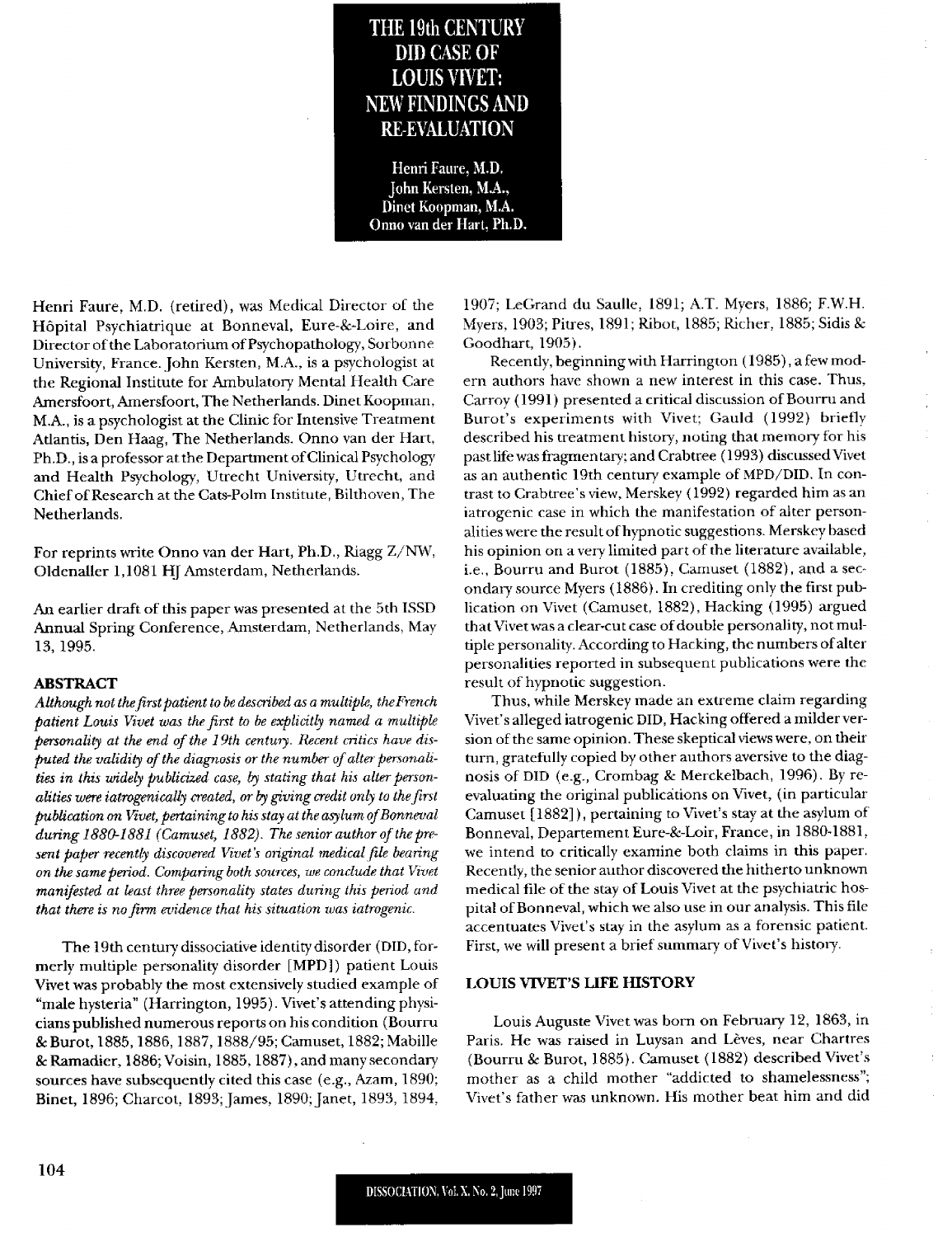not give him enough to eat (Mabille & Ramadier, 1887) . Since his earliest years, he had attacks of hysteria, accompanied by hemoptysis and "temporal paralysis" (Bourru & Burot, 1888).

At age eight, Vivet became a vagrant and a thief (Bourru & Burot, 1885) . At the same age, on October 23, 1871, he was sentenced for theft and sent to a house of correction. He remained under treatment in houses of correction up to the age of eighteen. He spent almost two years in Douaires, after which he was sent to the agricultural colony of St. Urbain (Haute-Marne), where he arrived on September 27, 1873. At St. Urbain, he worked in the fields and in the vineyard. He attended primary school and was regarded as hardworking, of good intelligence, and of good character (Bourru & Burot, 1888).

When Vivet was approximately 17 years of age, he was working in St. Urbain's vineyard, when a viper wound itself around his left arm (Bourru & Burot, 1888 ; Camuset, 1882) , causing him terrible fright. That evening, he lost consciousness and began to have violent convulsions. These attacks recurred several times, eventually resulting in a paralysis of his lower limbs. However, his intelligence remained intact.

On March 23, 1880, Vivet was transferred to the asylum of Bonneval, Departement Eure-&-Loir. Because he was unable to walk at the time, it was decided to teach him the trade of tailor, consistent with his ailments . On April 23, 1880, Vivet began to suffer from a series of violent attacks, consisting of severe convulsions, epilepsy, cries. At times these attacks left him unconscious. Fifty hours later, he became calm again . He wanted to get up, and demanded his clothes in order to go and work in the fields. According to Camuset (1882), Vivet's paralysis of his legs had lasted altogether one year.

The return of Vivet's ability to use his legs was accompanied by the curious fact that he did not recognize his fellow patients or attending physicians anymore . Also his character was changed. He had become quarrelsome, he lacked morals, and his appetite was different. Able to walk again, he tried to escape, but he was caught at a train station, where he wanted to board a train to Paris (Camuset, 1882) . After a few months without attacks, Vivet was declared cured and released from the hospital on June 24, 1881 (Bourru & Burot, 1888/95) . He was then 18 years old, the age at which the Department of Justice would stop paying for his treatment.

After Vivet had left Bonneval, he first went to visit his mother in Chartres, and then to Macon where he started agricultural work (Bourru & Burot, 1888) . He soon became ill again and spent a month at the local general hospital . From here he was sent, on September 9, 1881, to the asylum of St. George, near Bourg, where he spent 18 months . During his stay at St. George, Vivet suffered repeatedly from attacks, accompanied by a wide variety of symptoms ranging from total paralysis to no physical complaints at all; his character

varied from being very impulsive and dangerous to being calm and gentle. In a much improved condition, Vivet left the asylum of St. George on April 28, 1883 (Bourru & Burot, 1888).

After short stays at Hôpital St. Anne, Paris, later that year, Vivet was sent to the Bicetre in Paris, where Voisin became his attending physician. Here he stated that he had frequented several hospitals, mentioning the asylum of Vaucluse (Departement Vaucluse) and the Salpêtrière in Paris. He also mentioned that he was treated by Laseque and hypnotised by Beurmann and that in 1882 he had spent three days in prison for theft (Voisin, 1887) . Voisin recognized him as Camuset's famous patient (Voisin, 1885).

> His entrance certificates of the Bicetre (August 1883) state that he was arrested and condemned for stealing and represent him as suffering from mental insufficiency combined with epilepsy. (Voisin, 1885, p. 102)

In January 1884, while still a patient in the Bicetre, Vivet suffered from violent attacks followed by right hemiplegia. Again he was unable to walk (Voisin, 1885) . In this state, he presented a gentle character; and when he could walk, he was quarrelsome and inclined to steal. While being hemiplegic, he seemed not to remember his earlier paralysis (during his stay in asylum of Bonneval) . When being hypnotised while in the hemiplegic state, he could walk; then he had no recollections of his stay in Bonneval or of his current stay at the Bicêtre.

After a light attack, on April 17, 1884, Vivet awoke and was astonished not to find his clothes at the end of his bed. He believed it to be January 26, 1884, and he thought that he had to get up early and go to work as he had been accustomed to do three months ago . On January 2, 1885, he stole some money and clothes from an attendant and escaped from the Bicêtre (Voisin, 1885).

Being at large in Paris, Vivet enlisted in the Marines . He was stationed at Rochefort (Department Charente Maritime) , where he arrived on January 31, 1885. Here, too, he stole, and he was arrested on February 23, 1885. He was brought before the Council of War, which found him of unsound mind and therefore sent him to an asylum. On March 27, he arrived at the Medical Department of the School for Naval Medicine in Rochefort, where he came under the observation of Bourru and Burot. During the first evening here, he had several attacks. On March 30, he manifested a contracture of the right side of his body which disappeared after about 48 hours, leaving him paralyzed and insensitive in these parts of his body.

With regard to his stay at Rochefort, from March 27, 1885, onwards, followed by his stay at Lafond, Bourru and Burot successively described six personality states (1885) , eight personality states (1886), six personality states (1887), and ten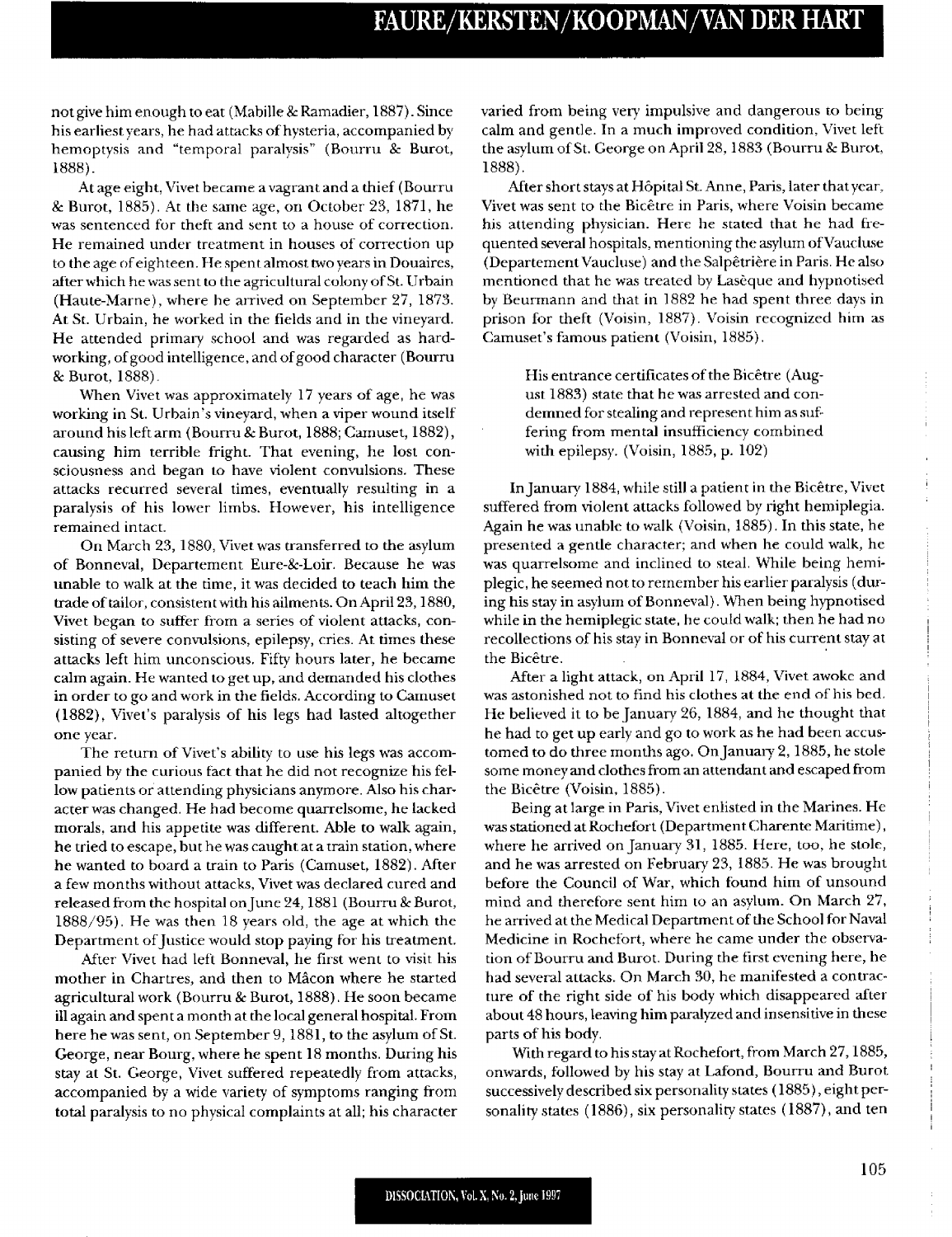personality states (1888) , which all differed in memory, character, and somatic symptoms. These different states were discovered by using metallotherapy, (i.e., the placing of metals [e.g., magnets] on various parts of the body), and later by medicines and hypnotic suggestions. Bourru and Burot could transfer the somatic symptoms from the affected side of his body to the other side, and they could make such symptoms as the paralysis of his legs disappear. These changes were accompanied by the appearances of specific personality states with their own memories and character (Janet, 1907).

During the summer of 1885, Vivet was transferred to the asylum of Lafond (La Rochelle), where he came under the care of Mabille and Ramadier. Here, he showed a déroulement spontané (i.e., the spontaneous unrolling or unfolding of all personality states, starting with the youngest ones) . This unfolding could also be provoked by pulling his tendons, by placing his body in certain positions, or by suggesting to him where he would find himself (for example, in the asylum of Bonneval).

It is not clear when exactly Vivet left Lafond or when he was readmitted to the Bicetre, in Paris, where Voisin was again his attending physician (Voisin, 1887) . Voisin also used him as a subject for his experimental studies, which were mainly reproductions of those done earlier by Bourru and Burot. His goal was to investigate whether their results were reproducible. He concluded that suggestion, or autosuggestion, was at the base of all affects. The last known date that Vivet was still a patient in the Bicêtre was October 20, 1886. What happened to him since then remains unknown.

## *The Bonneval Episode (March 23, 1880 -June 24, 1881)*

**The primary sources concerning Vivet's stay at Bonneval are Camuset (1882) and the recently discovered medical file. We compare both sources, using also information from other available sources about this period.**

### *Camuset's Article on Vivet (1882)*

Camuset worked as a physician at the psychiatric hospital of Bonneval and treated Vivet during his stay there. With regard to Vivet's admission, on March 23, 1880, Camuset (1882) remarked that Vivet's health certificate from St. Urbain stated:

> He suffered from epileptical accidents in the month of May, 1879, which manifested itself in more and more serious periodical attacks - Furthermore paralysis of the lower limbs with urinary and fecal incontinence -Intelligence intact. (Camuset, 1882, p. 75)

Camuset described Vivet as a young man, 17 years of age, small-built but with well developed muscles, except for his lower limbs which are atrophied as a result of the paralysis. He compared Vivet with Azam's famous patient, Félida X, the prime example of double personality in France:

> In a well known analogous investigation, that of Fidelia [sic] X, Monsieur Azam has, as the first, used the well chosen expressions of a primary state and secondary state to describe two ways of being of the patient. We follow this and in succession say that at the moment V. is in the secondary state. (Camuset, 1882, p. 75)

In her so-called primary state, Felida X was timid, depressed, of good character, and full of complaints, while in the secondary state she was gay, active, and of dishonest character. In the latter she had an almost complete memory of her life (pertaining to both states) . Since, at the time of his admission, Vivet apparently remembered almost everything of his life, Camuset concluded that he was in the socalled secondary. In Félida X, the secondary state was characterized by an awareness (and memory) of this state only, together with complete amnesia for all activities of the secondary state . Camuset believed that the same applied to Vivet.

During his stay in Bonneval, Vivet was taught a profession compatible with his handicap . The staff carried him to the tailor shop and placed him on a table where he took upon himself the classical posture of a tailor. Subsequently, he made good progress in his job, until the following incident occurred:

One morning, two months after his arrival at the asylum, at the end of May, 1880, our patient suffered an attack in the same tailor shop. It was a violent hystero-epileptical cri $s$ is  $(...)$  First, an epileptical attack: the patient let out a cry and fell; then, tonic movements during several seconds; then, clonic convulsions during the whole day and part of the night with more or less long periods during which the patient was in a coma. These convulsions were extremely violent. (...) Fifty hours after the start of the attack, it was all over. The ecstasy was replaced by a calm sleep. On awaking, V. wanted to get out of bed . He demanded his clothes and succeeded, even though clumsily, in dressing in his trousers and jacket; then he took several steps in the ward (...) We realized quickly that our patient believed himself still to be in St . Urbain and that he wanted to return to his customary occupations. (Camuset, 1882, pp . 78-80)

According to Camuset, Vivet returned at this moment from his paralyzed, secondary state to his primary state, in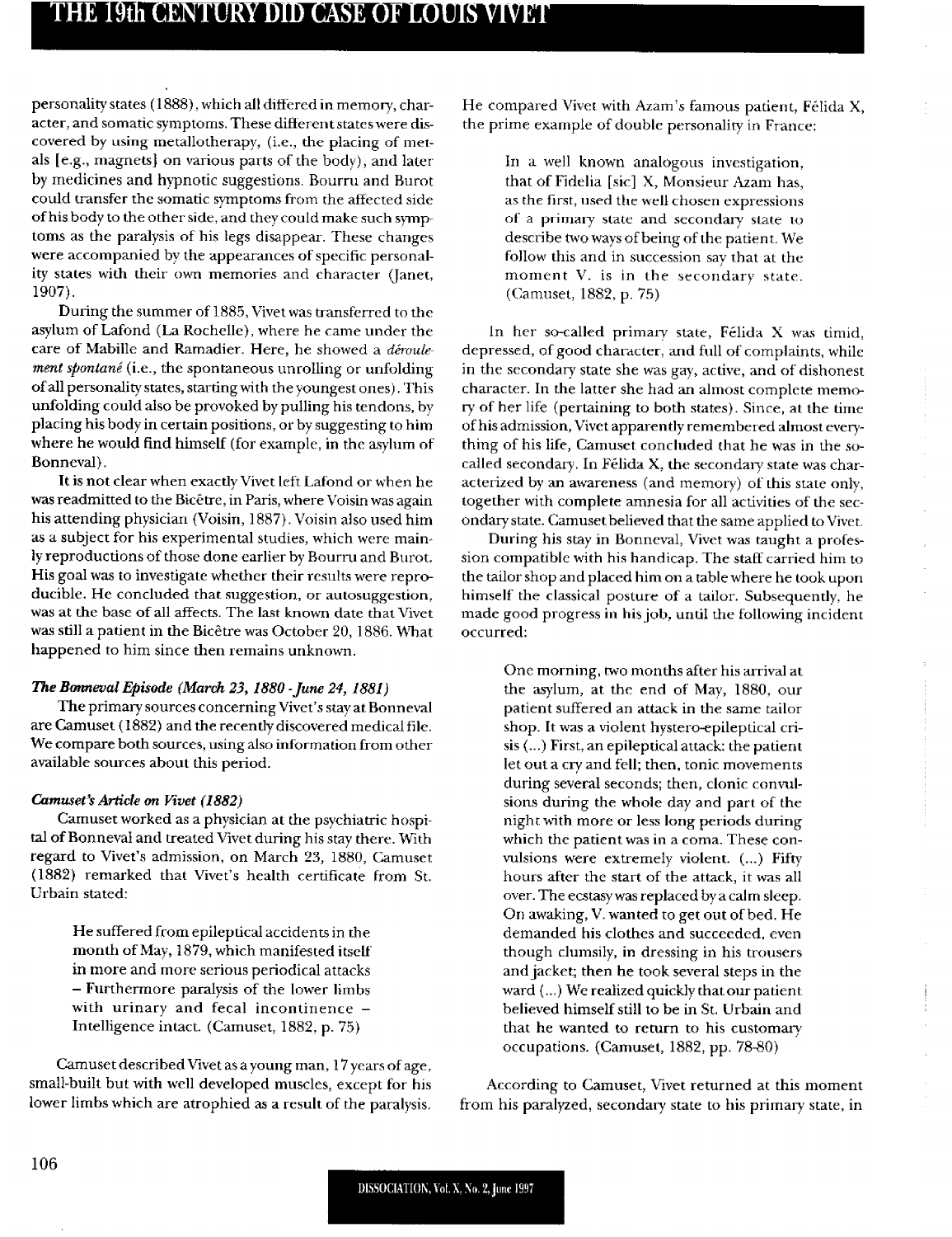which he was able to walk. While in this state, he had no memories of being paralyzed . He did not recognize the physicians or his fellow patients . He denied having been paralyzed, accusing his physicians and peers of teasing him. Subsequently, Camuset (1882) observed that Vivet did not behave as a good and honest person anymore :

> Noteworthy is also that the character of V... has changed completely. This is not the same subject. He has become quarrelsome and an epicure. He replies impolitely . Having never liked wine and giving his ration mostly to his comrades, now he steals theirs. (Camuset, 1882, p. 81)

Time passed, but Vivet's memories of the period in Bonneval during which he was paralyzed did not return.

> V... remembered well having been sent to St. Urbain. He said that `recently' he had been frightened by a viper that wound itself around his arm. But, after this moment, there was a gap, he remembered nothing . He did not even have awareness for the time passed. Naturally, suspecting simulation, the staff tried hard to make him contradict himself, but did not succeed . (Camuset, 1882, p. 80)

Camuset believed that the sight of the viper had caused a severe attack, resulting in a paralysis of Vivet's legs . After the first major attack, there were subsequently several minor ones. Each time Vivet's symptoms disappeared rather quickly. However, during the remainder of his stay he never recovered memories of the period during which he was paralyzed. On June 14, 1881, Vivet left the asylum, declared cured.

In conclusion, according to Camuset (1882), Vivet was a double personality, similar to Azam's Felida X. In his primary state, Vivet was paralyzed and had an open and soft character, while in his secondary state he could walk and had a violent character. According to Camuset, both personality states were stable.

## **VIVET'S BONNEVAL MEDICAL FILE**

Vivet's recently discovered medical file consists of a description of his appearance, a medical evaluation, information from the registration service, and correspondence with the Ministry of justice about his admittance, stay, prolongation, escape from, and return to the asylum of Bonneval, as well as the progress notes made during his stay . As Vivet was a forensic patient at the time, the legal notes in his file are most complete.

The earliest dated document in this file is a medical evaluation dated February 13, 1880, written and signed by doctor Rayer, physician of the St. Urbain colony:

1, the undersigned, doctor in medicine of Joinville, physician at the hospital in this town and the penal colony of St. Urbain, certify that Vivet, Louis Auguste, detainee of this colony, has experienced cerebral incidents of an epileptic nature and increasingly severe recurrent attacks during the past three years. These are undoubtedly the cause of paralysis of the lower limbs, which cease to function, subsequently followed by urinary and fecal incontinence . His intelligence is unaffected, except during the attacks. St. Urbain, February 12, 1880, signed Rayer . I have classified the detainee as an invalid and not as a dangerous lunatic. - Signed Rayer.

This evaluation would indicate that Vivet did not immediately suffer paralysis after the sight of the viper. The attacks had become more and more violent over a period of years.

Because of this medical evaluation, the County Council of Eure-et-Loir decided, after approval of the Department of Home Affairs, that Vivet was to be transferred to the Bonneval asylum. A mutation form indicates that Louis arrived in Bonneval on March 23, 1880, and that his registration number was 1622 . It also contained a description of Vivet's appearance : he had brown hair, green eyes, a round face without a beard and a sun-burnt skin. Louis was smaller than average (lm 55: between 4 feet, 11 inches and 5 feet, 1 inch) . He was single and his domicile was Ouarville (Department Eure-&- Loir).

However, the file also contains a letter from the registration service of Ouarville, stating that, unlike his mother, Vivet had never lived in that town. His mother left Ouarville in February 1870 – when Vivet was just seven years old – and, after marrying a travelling tailor named Mornas, went to live in Chartres at the rue Grand Cerf.

The first monthly observation about Vivet's condition, dated April 23, 1880, states:

> Is affected by hystero-epilepsy. Very violent attacks that take, during a certain amount of time, the patient's whole consciousness. Furthermore, the patient Vivet is affected by paraplegia with analgesia of the lower limbs. This state denies him absolutely to move without the assistance of others.

Next, there is a copy of the letter by Dr. Cortyl, the Medical Director of the Bonneval asylum, concerning Vivet's escape.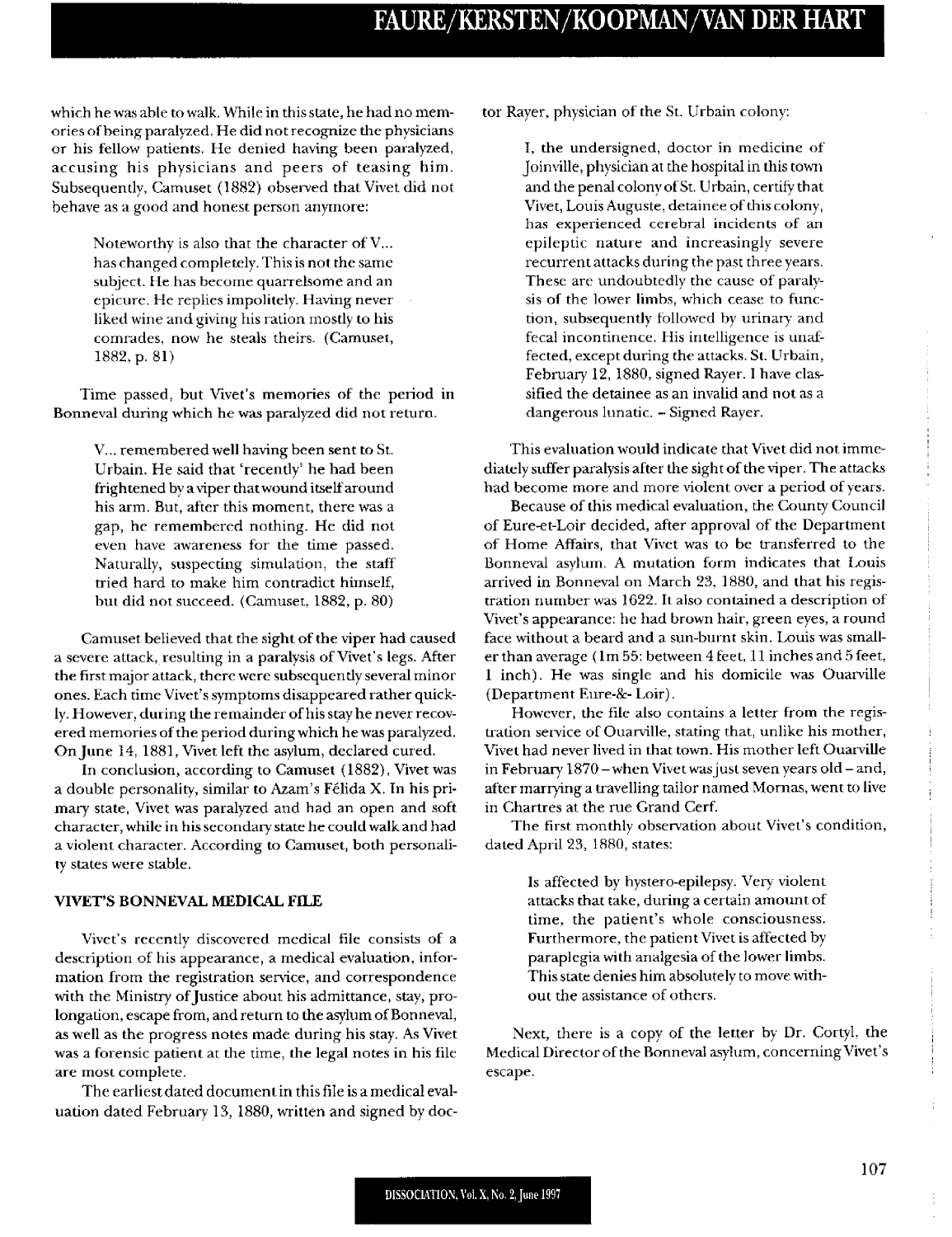**July 22 1880, Your Worship the Prefect, The aforementioned Vivet, Louis, native of Ouarville, committed on March 23 last at the order of the Minister of Home Affairs, escaped yesterday between six-thirty and seven o'clock . The patient, who suffers from hysterical epilepsy, was paralyzed** for nearly two years. Approximately three weeks ago he started to walk. Since he needed exercise, I permitted him to stroll in the garden, where he rather more dragged himself round than walked. No one could have had the slightest suspicion that this patient could have been capable of escape . After he had stolen some 65 or 68 francs from an attendant, and having furnished himself with clothing piece by piece, he scaled the asylum wall. Alerted immediately, we engaged in a search for him, without discovering anything on the estate. I dispatched the attendants in all directions. One of them, on arriving at the railway station, it was about 10 o'clock in the evening, recognized Vivet and attempted to bring him back to the asylum but he refused to walk, saying that he was no longer able to move. The attendant, believing him to be exhausted and wishing to act humanely, left Vivet seated against a wall and went to muster assistance from a nearby house, hardly 20 yards away. Returning immediately to the place where he had left his patient, he discovered only that the fugitive had availed himself of the darkness to conceal himself in the neighboring recesses . We prolonged our search until 1 o'clock in the morning, but without success. At the railway station, Vivet enquired at what time there was a train to Paris and waited for it. It was evidently his intention to return to the capital. This morning I have dispatched one of the attendants to the railway station in Voves to search all the trains throughout the day. Another awaits at the railway station in Gault St. Denis. I have warned the constabulary in Bonneval, who have instituted a search of their own. Vivet is 17 years of age, is smaller than average height, between 4'11" and 5'1." Well-built chest. Round face without a beard, common complexion. Thick brown hair, walks with difficulty, above all dragging his left leg . He is dressed in a black peaked cap, a black cardigan and probably a pair of black trousers. Clothing that was stolen, which he had, in all probability, secreted in the park in order to avail himself of them at the desired moment.

**July 23, 1880. Your Worship the Prefect, Flight Vivet. Complementary report It was my honor to address you yesterday afternoon by telegram announcing the return of the lunatic Vivet. This lunatic was arrested by the head gardener and the second gardener, assisted by the chief attendant I mile outside Voves. These three employees were afoot almost throughout the night and on arriving in Gault St. Denis they were able to ascertain precise details of the direction taken by the fugitive that the gardener had acquired along the route. The lunatic offered a desperate resistance and it was necessary to restrain the patient in order to bring him back to the asylum. Mr . Vivet has declared this morning that he has nothing but praise for the forbearance and benevolence of my staff who, despite his insults, his blows, his biting and his threats of death, nevertheless treated him with all possible gentleness. Vivet escaped, as it was my honor to inform you, after having stolen the purse of an attendant which had been placed in a cupboard whose lock he had forced, and by taking the clothing of a patient. With the intention of misleading his pursuers, in Voves he purchased a cardigan and a pair of blue canvas trousers and then a pair of shoes. When he was arrested he was wearing this clothing purchased with the stolen money, he was carrying the stolen clothing over his arm. Mr . Vivet told us that on the night of his escape he had concealed himself in a patch of potatoes situated some 100 yards from the railway station in Bonneval, that at 11 o'clock I myself passed two to six feet of him, and that he was afraid that I would step on him . He made the journey from Bonneval to Gault on a cart. These are, Your Worship, the exact details concerning this escape which I deplore all the more since the lunatic was a detainee. His treatment requiring exercise in the open air, I permitted this young man to walk in the garden . His conduct, the apparent gentleness of his character, the difficulty with which he walked banished my fear of any idea of escape on his part. But Vivet is a sick man subject to bouts of hysteria which take him unawares and change his character from one day to the next. As much as he was aggravated yesterday, as much is he quiet, calm and repentant today.**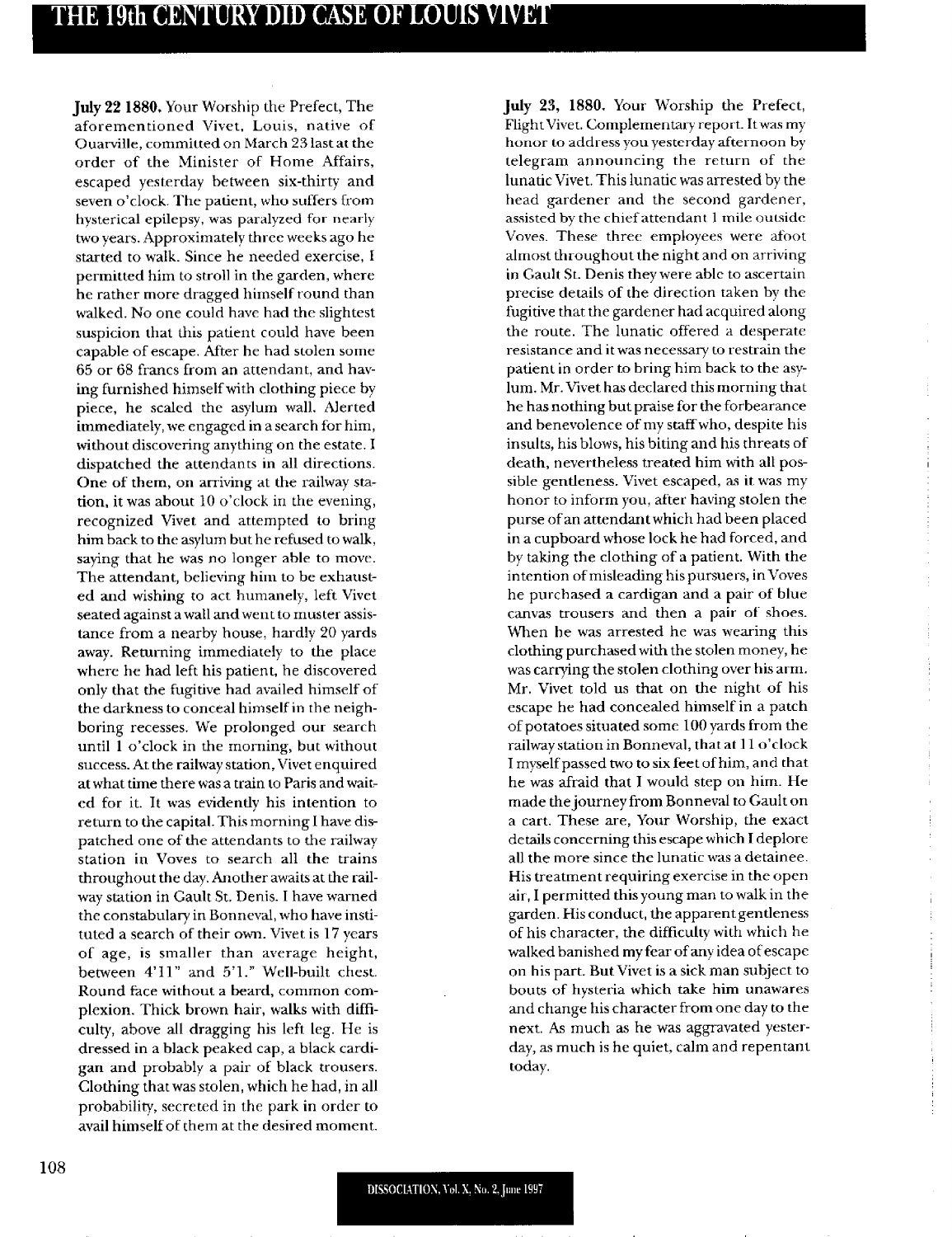The following monthly progress notes pertain to August and October, 1880.

**August: New hystero-epileptic attack with total analgesia. Lost all awareness of his condition. Has no memory during the period of calm what happened during the attacks.**

**October:** No new attacks during the month **October . Calm and shows no sign of delirium.**

On February 12, 1881, Vivet would become eighteen years of age: the date his sentence pronounced ten years before would end. Therefore, in a letter dated January 27, 1881, addressed to the Director of the asylum of Bonneval, the Prefect asked for a report about his mental and physical condition. The Medical Director, Dr. Cortyl, answered:

> **February 4, 1881-Aconfirmation of the present situation addressed to his Worship the Prefect. I, undersigned, hereby declare that so called Vivet, Louis Auguste, is suffering from hysterical epilepsia . The condition of the patient has remarkedly improved, in the sense that we have not observed any crises during the past three months. However, it would not be sensible to return this young man into society, for he is in convalescence and the slightest emotion will cause a relapse. Thus, there is reason to keep him admitted until his sentence is over (February 12, 1881) .**

A bit late in following this advice, the Prefect wrote in his letter dated March 11, 1881:

> The Prefect of Eure-et-Loir has the honor to request the Director of the isolation asylum of Bonneval to expedite the release of the detainee Vivet between January 1 and February 12, at which time he will cease to be a burden on the budget of the prison.

Vivet was kept a patient in the asylum in Bonneval, however. During the next few months just a few sentences were added to his file and it appeared that there were no reasons for concern.

Dr. Cortyl stated in his letter of June 18, 1881, that Vivet was cured. In a replay, dated June 20, 1881, the Prefect of Eure-et-Loir ordained that Vivet, Louis Auguste, admitted in the asylum of Bonneval from March, 1880, (forward), had to be released. On June 24, 1881, Vivet left the asylum, cured, according to the file. On June 25, 1881, Dr. Cortyl wrote the following letter to the Procurator:

To the Procurator of the Republic of Chateaudun. I have the honor to inform you that in conformance with a warrant issued by the Prefect of Eure-et-Loir, Mr. Vivet, Louis Auguste, junior, and natural son of Rosalie Vivet, born on February 12, 1863, has left the asylum on the 20th of this month in order to return to Chartres. The mother showed no interest at any time in her son.

## *Contradictions Between Camuset (1882) and the Medical File*

The two primary sources about Vivet's stay at the asylum of Bonneval presented above contain inconsistent information with regard to Vivet's personality changes and the duration of his paralysis, among other things.

*Personality. Camuset (1882) stated that Vivet changed from being paralyzed and of good character to being able to walk and of bad character. According to the medical file, however, when able to walk, he appeared not to have only a bad character. This impression is based on the fact that, after his paralysis had disappeared he did not raise any suspicion that he would escape : he was allowed to practice in the garden. And after Vivet was caught during his escape, he first resisted violently, because of which he had to be restrained in order to bring him back to the asylum. But the next morning, he thanked the Medical Director for the kind treatment he had received by the attendants who had arrested him. The Medical Director attributed the differences between both characters of Vivet (who was able to walk) to bouts of hysteria. These observations seem to indicate the possibility that during the Bonneval period, Vivet manifested at least three personality states, two of which were able to walk.*

*Duration of paralysis. Camuset (1882) stated that Vivetwas paralyzed for the period of one year. He based this on the Health Certificate from Saint Urbain, which according to him mentioned the occurrence of attacks during the month of May, 1879. As Vivet could move his lower limbs at the end of April 1880, after a series of severe attacks, Camuset concluded that the paralysis had lasted almost a year.*

However, the Bonneval medical file contains the original certificate written by Dr. Rayer, who stated that Louis was for three years suffering from recurring cerebral accidents of an epileptical nature . These periodic attacks became more and more severe, eventually resulting in paralysis of his legs. This would mean that Louis was not immediately paralyzed after having seen the viper. Also, in the original attest, no mention was made of any attacks during the month of May, 1879. Furthermore, in his letter to the Prefect (a copy of which was included in the medical file), dated July 22, 1880, the Medical Director of the Bonneval asylum described Vivet as suffering from hysterical epilepsy and as being paralyzed for almost two years.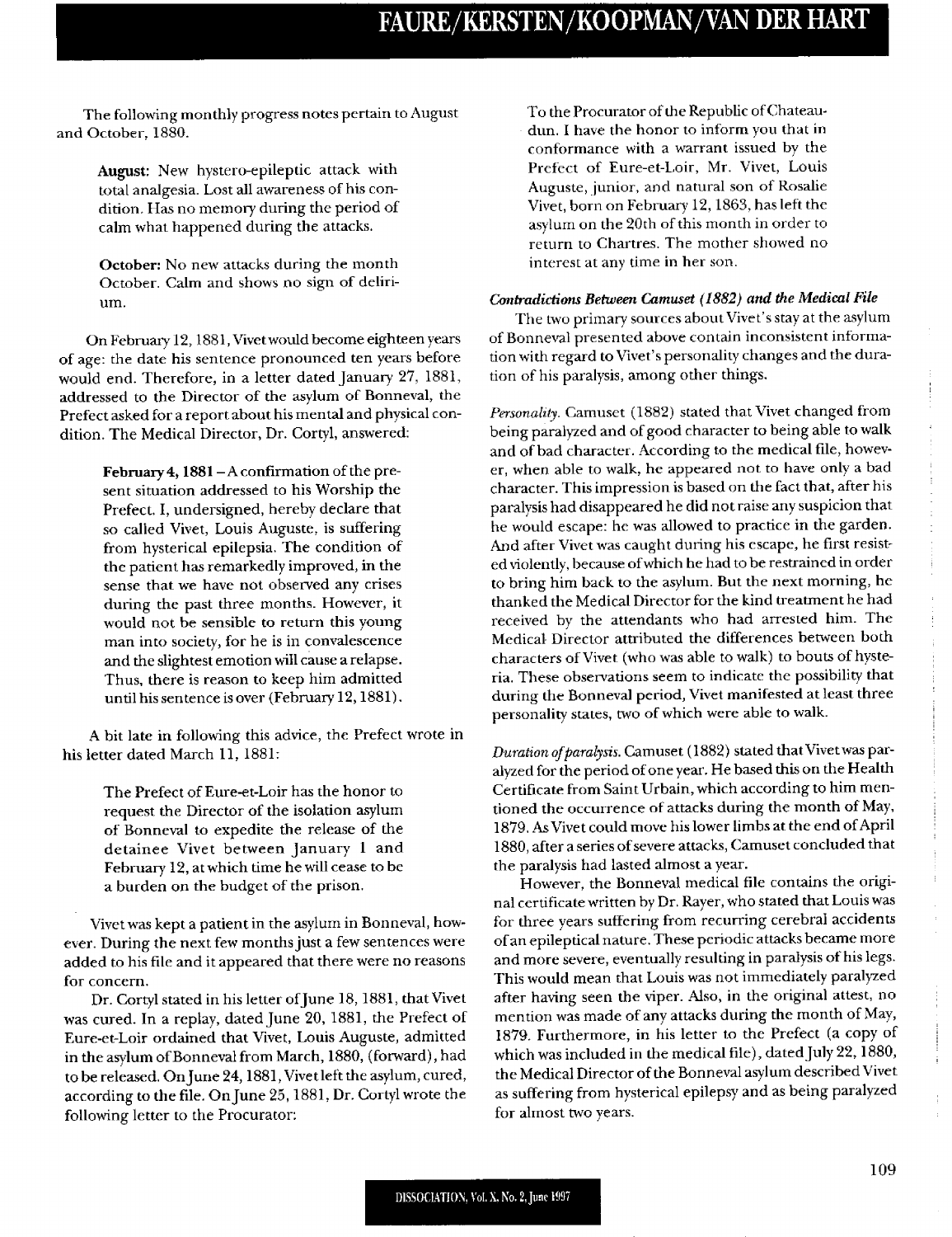*Recovery from his paralysis. Camuset (1882) suggested that Vivet could walk again immediately after his violent attack at the end of May, 1880 . According to the medical file, however, his recovery process after the paralysis took approximately seven weeks and required a lot of practice, as he dragged himself around more than he could walk around July 1, 1880. This is not surprising, given the fact that his legs were atrophied because of the paralysis (Camuset, 1882; Voisin, 1885).*

## **DISCUSSION**

Although certainly not being the first patient in whom more than two personality states were discovered, Louis Vivet was, at the end of the 19th century, the first patient to be explicitly named a multiple personality (Myers, 1886) . However, Azam's equally famous patient Félida X preceded him (Azam, 1876 a&b) . Although she was labeled as a case *of double conscience, she manifested at least three personality states rather than two (van der Hart, Faure, van Gerven, & Goodwin, 1991) . Following Janet (1889), modern authors such as Ellenberger (1970), Fine (1988), and Kluft (1984), have drawn attention to Despine's (1840) patient Estelle as the first patient diagnosed as suffering from DID . Finally, van der Hart, Lierens and Goodwin (1996) showed that the 16th century case of the French nun Jeanne Fery - originally described as a case of possession -was actually the first recorded case of DID. This case report was republished by Bourneville (1886), who called Jeanne Fery "the most perfect case" of "dedoublement de la personnalite ."This implied that his concept could pertain to a wider range of dissociative states than the concept of double consciousness did.*

As stated before, based on a very limited part of the available literature available, Merskey (1992) regarded Vivet as an iatrogenic case in which the manifestation of alter personalities were purely the result of hypnotic suggestions. In giving credit only to Camuset (1882), Hacking (1995) argued that Vivet was a clear-cut case of double personality, not multiple personality . In his opinion, subsequent reports on increasing numbers of personality states were merely the result of hypnotic suggestions.

Was the existence of Vivet's different personality states in Bonneval the result of hypnotic suggestion, as Merskey (1992) alleged? In our opinion, both Camuset (1882) referred to by Merskey - and the recently discovered medical file show unequivocally that there is no evidence whatsoever for this extreme claim. Rather, the evidence shows that the staff at the Bonneval asylum critically challenged, rather than reinforced, Vivet's symptomatic behaviors such as his apparent amnesia (Camuset, 1882, p. 80) . Nor are there any indications that Vivet was treated with hypnosis during his stay at St. Urbain's house of correction . Merskey's view in which Vivet's DID is iatrogenically-induced is simply wrong.

Did Vivet manifest only two personality states during the Bonneval period, as Hacking (1995), following Camuset (1882) alleged? We believe that information contained in Vivet's medical file (as described above) - which Hacking was unaware of- indicates that Vivet manifested at least three personality states during his stay in the Bonneval asylum. Therefore, Vivet can legitimately be considered as a genuine 19th century case of DID, not just a double personality (which, according to DSM-IVcriteria, nevertheless would also justify the diagnosis of DID).

The question remains, however, whether all subsequently reported numbers of personality states (ranging from six to thirteen states) were due to hypnotic suggestion, as both Merskey and Hacking asserted? It is true that several of Vivet's attending physicians, notably Bourrot, Burot, Mabille, Ramadier, and Voison, were at times apparently more interested in experimenting with his personality states than in curing him. These experiments may have severely compromised the validity of the number of manifested personality states. However, this should not be taken as definite proof that, apart from the three personality states manifested in Bonneval, all other states were iatrogenic artifacts. We are reminded in this regard that recent research failed to show significant differences between DID patients in whom personality states were explored using hypnosis and those with which no hypnosis was used (Ross & Norton, 1989). However, it has also been noted recently that naturalistic, iatrogenic, and factitious features can be found in the same DID patient (Kluft, 1995b) . In Vivet's case, these different features cannot be disentangled any more.

Why did Camuset (1882) limit the number of Vivet's personality states to two, when the medical file included information about at least three states? The reason is probably to be found in Camuset's tendency to fit Vivet's dissociative disorder within the then current model *of double conscience, as proposed by Azam with regard to his patient Felida X (Azam, 1878, 1887) . Azam observed in Felida also a third personality state, which he overlooked in his theoretical explanations. (van der Hart et al. [19911 regarded this third state as a traumatized child identity .) The dominance of this model, which for some time was used as a Procrustean bed to fit all cases, is illustrated by the following statement made by Binet (1887; quoted by Ellenberger, 1970, p. 143):*

> I believe it is satisfactorily established, in a general way, that two states of consciousness, not known to each other, can co-exist in the mind of a hysterical patient.

However, in 1891, Binet had clearly widened his view!

In general, observers have only noted two different conditions of existence in their subjects; but this number two is neither fixed nor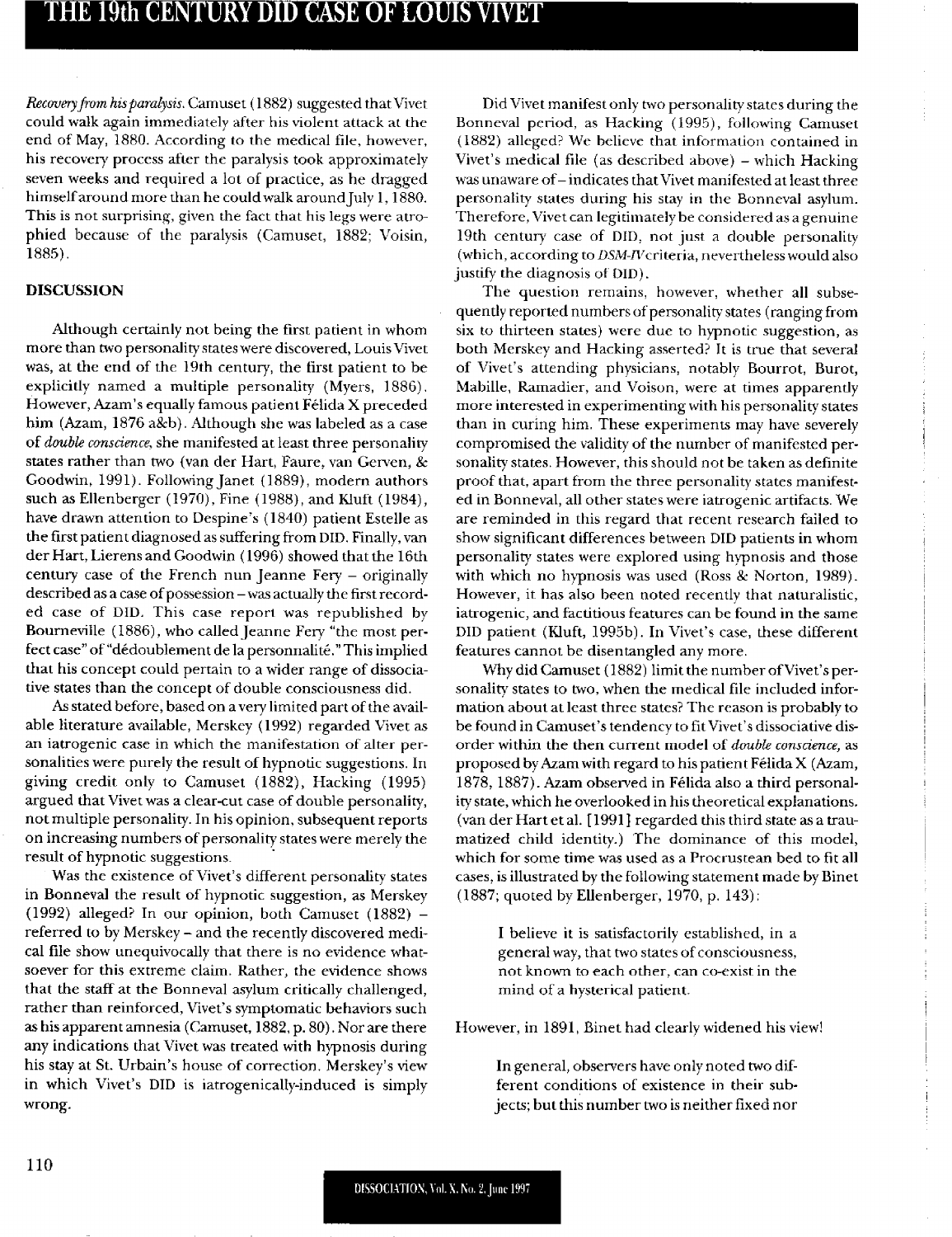prophetic . It is not perhaps, even usual, as is believed; on looking closely we find three personalities in the case of Félida, and still a greater number in that of Louis  $V - That$  is sufficient to make the expression "double personality" inexact as applied to these phenomena. There may be duplication, as there may be division in three, four, etc., personalities. (Binet, 1891, 1896, p. 38)

One of the most conspicuous aspects of Vivet's dissociative phenomenology is the abundance of somatoform symptoms he displayed, amongst them paralysis of his legs, contractures, pseudo-epileptic seizures, mutism, hemoptysis, and vomiting. In harmony with the DSM-III, DSM-III-R, and *DSM-IV descriptions of the dissociative disorders, modern studies on dissociation have mainly focused on disruptions in memory, consciousness, and identity. Vivet manifested such "psychological dissociation," as Nijenhuis, Spinhoven, Van Dyck et al . (1996) proposed to call it. However, several studies in dissociation have also shown that DID patients manifest numerous somatic symptoms (Ross, Heber, Norton, & Anderson, 1989) ; in other words, an extremely high degree of " somatoform dissociation " (Nijenhuis et al., 1996), i.e., dissociation which is manifested in a loss of the normal integration of somatoform components of experience, bodily reactions and functions (e.g., anesthesia and motor inhibitions) . In other words, Vivet 's high degree of somatoform dissociation - phenomena which received so much attention at the end of the nineteenth century (cf. Kihlstrom, 1992, 1994; Nijenhuis & van der Hart, 1998) - is in harmony with modern findings on DID patients. The current problem is that the diagnostic manuals and structured clinical interviews for the dissociative disorders, such as the SCID-D (Steinberg, 1994), have not focused on somatoform symptoms in this patient population.*

Modern views on DID point to chronic childhood trauma tization, usually various forms of child abuse, as a major etiological factor (Kluft, 1984, 1985; Putnam, 1989; Ross, 1989) . Several research studies have confirmed this view (Boon & Draijer, 1993; Coons, 1994; Hornstein & Putnam, 1992; Kluft, 1995; Lewis, Yeager, Swica, Pincus, & Lewis, 1997; Nijenhuis, Spinhoven, Van Dyck, van der Hart, Vanderlinden, in press; Putnam et al., 1986; Ross, Norton, & Wozney, 1989; Schultz, Braun, & Kluft, 1989) . Various sources on Vivet indicate that, from an early age on, he was exposed to extremely overwhelming life events, including physical abuse, severe neglect, and, from age seven on, abandonment and wandering, with the need to steal his own food, arrest, and subsequent imprisonment. Parallel to this early abuse, he was frequently and for long periods of time admitted to hospitals with the diagnosis of hysteria. In other words, his dissociative disorder seemed indeed to be rooted in childhood maltreatment and neglect. In the 16th century DID case of Jeanne Fery, there were likewise indications of early physical abuse and, possibly, of childhood sexual abuse (Bourneville, 1886; van der Hart, Lierens, & Goodwin, 1996) . Both cases show that DID, and its relationship with childhood traumatization, are not late 20th century inventions.  $\blacksquare$ 

### **REFERENCES**

Azam, A. (1876a). Amnésie periodique, ou dédoublement de la vie . *Revue seientifique. IIe Serie, 5, 481-4875.*

Azam, A. (1876b). Le dédoublement de la personnalité, suite de l'histoire de Félida X.\*\*\* Revue Scientifique, He série, 265-269.

Azam, A. (1878) . Autres hypotheses sur la double conscience . *Revue Scienhfique, August 31 . (Reproduced in A. Azam* [1893] ), *Hypnotisme et double conscience* (pp. 103-110) . Paris; Felix Alcan.

Azam, A. (1887) . *Hypnotisme, double conscience et alteration de la personnalite. Paris: J.B. Bailliere.*

Azam, A. (1890). Le dédoublement de la personnalité et le somnambulisme . *Revue Scientifique, August 2. (Reproduced in A. Azam [1893]), Hypnotisme et double conscience (pp. 143-153) . Paris: Felix Alcan.*

Binet, A. (1896) . *Alterations of personality . New York : D. Appleton and Company. (Original French publication : 1891 .)*

Boon, S., & Draijer, N. (1993). *Multiple personality disorder in the Netherlands: A study on reliability and validity of the diagnosis. Amsterdam/Lisse : Swets & Zeitlinger.*

Bourneville, D. (Ed.) (1886) . *La possession de Jeanne Fery, religieuse professe du convent des soeurs noires de la ville de Mons (1584) . Paris: Progres Medical/A. Delahaye & Lecrosnier (Bibliotheque Diabolique).*

Bourru, H., & Burot, P. (1885) . Un cas de la multiplicite des etats de conscience chez un hystero-epileptique . *Revue philosophique, 20, 411-416.*

Bourru, H., & Burot, P. (1886). Les changements d'état de la conscience . *Annales Medico-Psychologiques, Janvier, 114-124.*

Bourru, H., & Burot, P. (1887). Les variations de la personnalité. *Revue de l'hypnotisme, premier trimestre, 193-199, 236-241, 261-265.*

Bourru, H ., & Burot, P. (1888) . *Les variations de la personnalite. Paris: J.B. Bailliere . Reprinted with other material as La suggestion mentale et les variations de la personnalite. Paris: J.B. Bailliere, 1895.*

Camuset, L. (1882) . Un cas de dedoublement de la personnalite; periode amnesique d'une annee chez un jeune homme . *Annales Medico-Psychologiques, 40, 75-86.*

Carroy, J. (1991) . *Hypnose, suggestion etpsychologie: L 'invention de sujets. Paris: Presses Universitaires de France.*

Charcot, J.M. (1893). *Maladies du système nervieux*. Paris: Félix Alcan.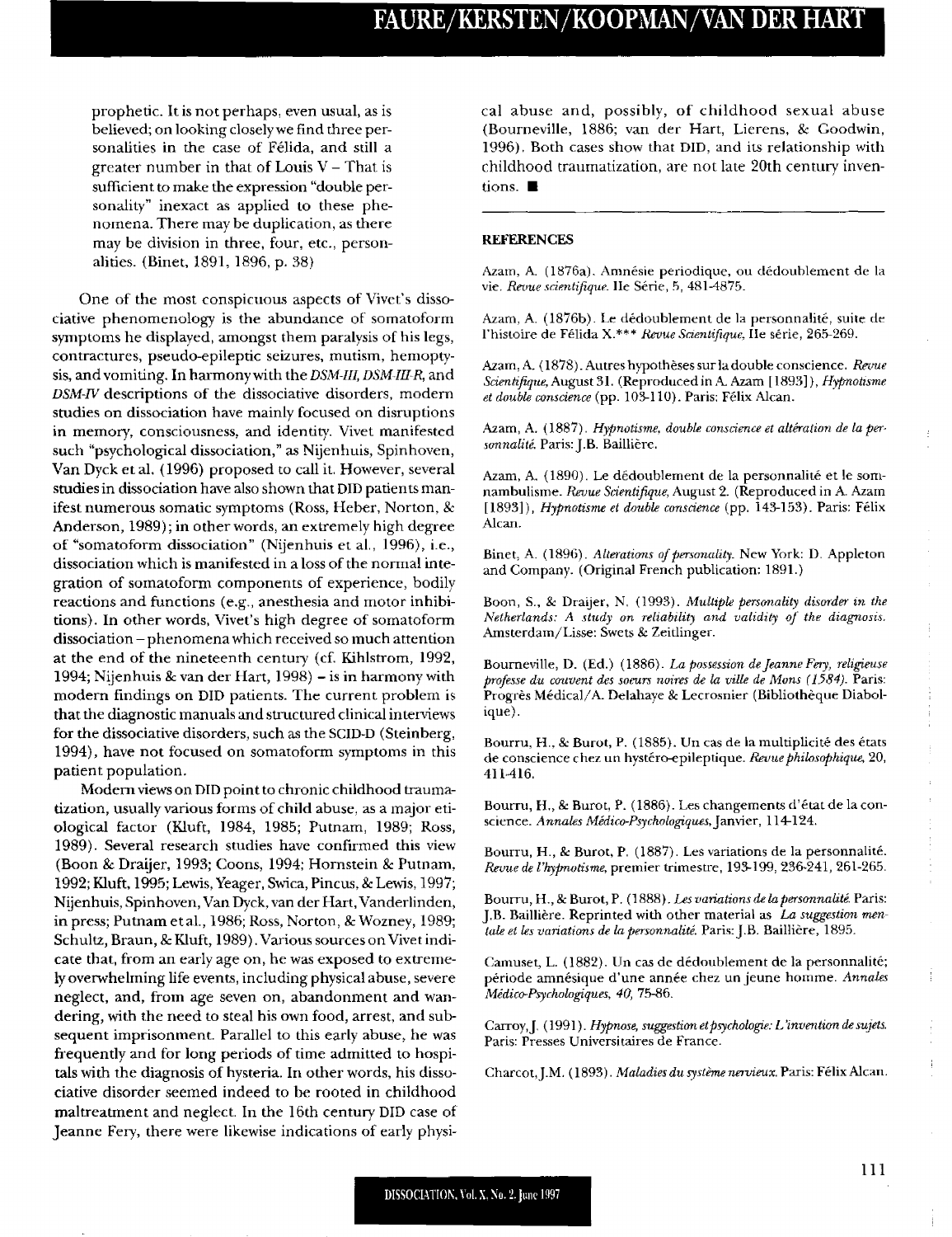# 1 N \$ 1 3 D \$ 17 F & 3 N Y N \$ 1 3 Y 4 D 1 D T & \$ 13 Y 4 D 30 K 40 U \$ 2 Y 1 Y 31

Coons, P.M. (1994) . Confirmation of childhood abuse in childhood and adolescent cases of multiple personality disorder and dissociative disorder not otherwise specified.*Journal of Nervous and Mental Disease, 182,* 461-464.

Crabtree, A. (1993) . *From Mesmer to Freud : Magnetic sleep and the roots of psychological healing.* New Haven/London: Yale University Press.

Crombag, H ., & Merckelbach, H. (1996) . *Heroonden herinneringen en and ere misverstanden .* Amsterdam : Contact.

Despine, A. (1840) . *De l'emploi du magnetisme animal et des eaux* minérales, dans le traitement des maladies nerveuses, suivi d'une observa*tion tres curieuse de guenson de nevropathie.* Paris: Germer Bailliere.

Ellenberger, H .F . (1970) . *The discovery of the unconscious. The history and evolution of dynamic psychiatry .* New York : Basic Books.

Fine, C.G. (1988). The work of Antoine Despine: The first scientific report on the diagnosis of a child with multiple personality disorder. *American journal of Clinical Hypnosis, 31,* 33-39.

Gauld, A. (1992) . A *history of hypnotism.* Cambridge: Cambridge University Press.

Hacking, I. (1995) . *Rewriting the soul: Multiple personality and the science of memory .* Princeton, NJ: Princeton University Press.

Harrington, A. (1985) . Nineteenth-century ideas of hemispere differences and "duality of mind." The Behavioral and Brain Sciences, 8, 617-660.

Hornstein, N.L., & Putnam, F.W. (1992) . Clinical phenomenology of child and adolescent multiple personality disorder. *Journal of the American Academy of Child and Adolescent Psychiatry, 31,* 1055-1077.

James, W. (1890). *The principles ofpsychology* (2 vols.) . New York : Henri Holt & Cie.

Janet, P. (1889) . *L'automatisme psychologique.* Paris: Alcan.

Janet, P. (1893) . *L'etat mental des hysteriques: Les stigmates mentaux.* Paris: Rueff et Cie.

Janet, P. (1894). *L'état mental des hystériques: Les accidents mentaux.* Paris: Rueff et Cie.

Janet, P. (1907) . *The major symptoms ofhysteria.* New York: Macmillan. Reprint of 1920 edition. New York: Hafner (1965).

Kihlstrom, J.F. (1992) . Dissociative and conversion disorders . In DJ. Stein & J. Young (Eds.), *Cognitive science and clinical disorders (pp.* 247-270). San Diego: Academic Press.

Kihlstrom, J.F. (1994). One hundred years of hysteria. In S.J. Lynn & J.W. Rhue (Eds.), *Dissociation: Clinical and theoretical perspectives* (pp. 365-394). New York: Guilford Press.

Kluft, R.P. (1984). Multiple personality in childhood. Psychiatric *Clinics of North America, 7,* 121-134.

Kluft, R.P. (1985) . The natural history of multiple personality disorder. In R.P. Kluft (Ed.), *Childhood antecedents of multiple personality* (pp. 197-238) . Washington, DC: American Psychiatric Press.

Kluft, R.P. (1995a). The confirmation and disconfirmation of memories of abuse in dissociative identity disorder patients : A naturalistic clinical study . *DISSOCIATION, 8, 253-258.*

Kluft, R.P. (1995h) . Current controversies surrounding dissociative identity disorder. In L. Cohen, J. Berzoff & M. Elin (Eds.), *Dissociative identity disorder* (pp. 347-377) . Northvale, NJ: J. Aronson.

Legrand du Saulle (1891) . *Les hysteriques. Elat physique et etat mental. Actes insolites, delietueux et criminels,* 2nd ed. Paris: Bailliere et *Fils.*

Lewis, D.O., Yeager, C.A., Swica, Y., Pincus, J.H., & Lewis, M. (1997). Objective documentation of child abuse and dissociation in 12 murderers with dissociative identity disorder. *American journal of Psychiatry, 154,* 1703-1710.

Mabille, H., & Ramadier, J. (1886). Déroulement spontané ou provoqué d'états successifs de personnalité chez un hystéro-épileptique. *Revue de l'Hypnotisme, 2, 42-48.*

Merskey, H. (1992) . The manufacture of personalities: The production of multiple personality disorder . *British journal of Psychiatry, 160, 327-340.*

Myers, A.T. (1886) . The life-history of a case of double or multiple personality. Journal *of Mental Science,* January, 596-605.

Myers, F.W.H. *(1903) . Human personality and its survival of bodily death* (2 vols.) . London : Longmans, Green & Co.

Nijenhuis, E.R.S ., Spinhoven, P ., Van Dyck, R., van der Hart, O., & Vanderlinden, J. (1996) . The development and the characteristics of the Somatoform Dissociation Questionnaire (SDQ-20) . *Journal of Nervous and Mental Disease, 184, 688-694.*

Nijenhuis, E.R.S ., Spinhoven, P., Van Dyck, R., van der Hart, O., & Vanderlinden, J. (in press). Degree of somatoform and psychological dissociation in dissociative disorder is correlated with reported trauma.*Journal of Traumatic Stress.*

Nijenhuis, E.R.S., & van der Hart, O. (in press). Somatoform dissociative phenomena: A Janetian perspective. In J. Goodwin & R. Attias (Eds.), *Splintered reflections: Images of the body in trauma.* **New York:** Basic Books.

**Pitres,** A. (1891) . *Lecons cliniques sur l 'hysterie et l 'hypnotisme (2 vols.).* Paris: Octave Doin.

Putnam, F.W. (1989) . *Diagnosis and treatment of multiple personality* disorder. New York: Guilford.

Putnam, F.W., Guroff, J.J., Silberman, E.K., Barban, L., & Post, R.M. (1986) . The clinical phenomenology of multiple personality disorder. *Journal of Clinical Psychiatry, 47, 285-293.*

Ribot, T. (1885). *Les maladies de la personnalité*. Paris: Félix Alcan.

Richer, P. (1885) . *Etudes cliniques sur la grande hysterie ou hystero-epilepsie,* 2nd rev. ed. Paris: Delahaye at Lecrosnier.

Ross, C.A. (1989) . *Multiple personality disorder: Diagnosis, clinical fea*tures and treatment. New York: Wiley & Sons.